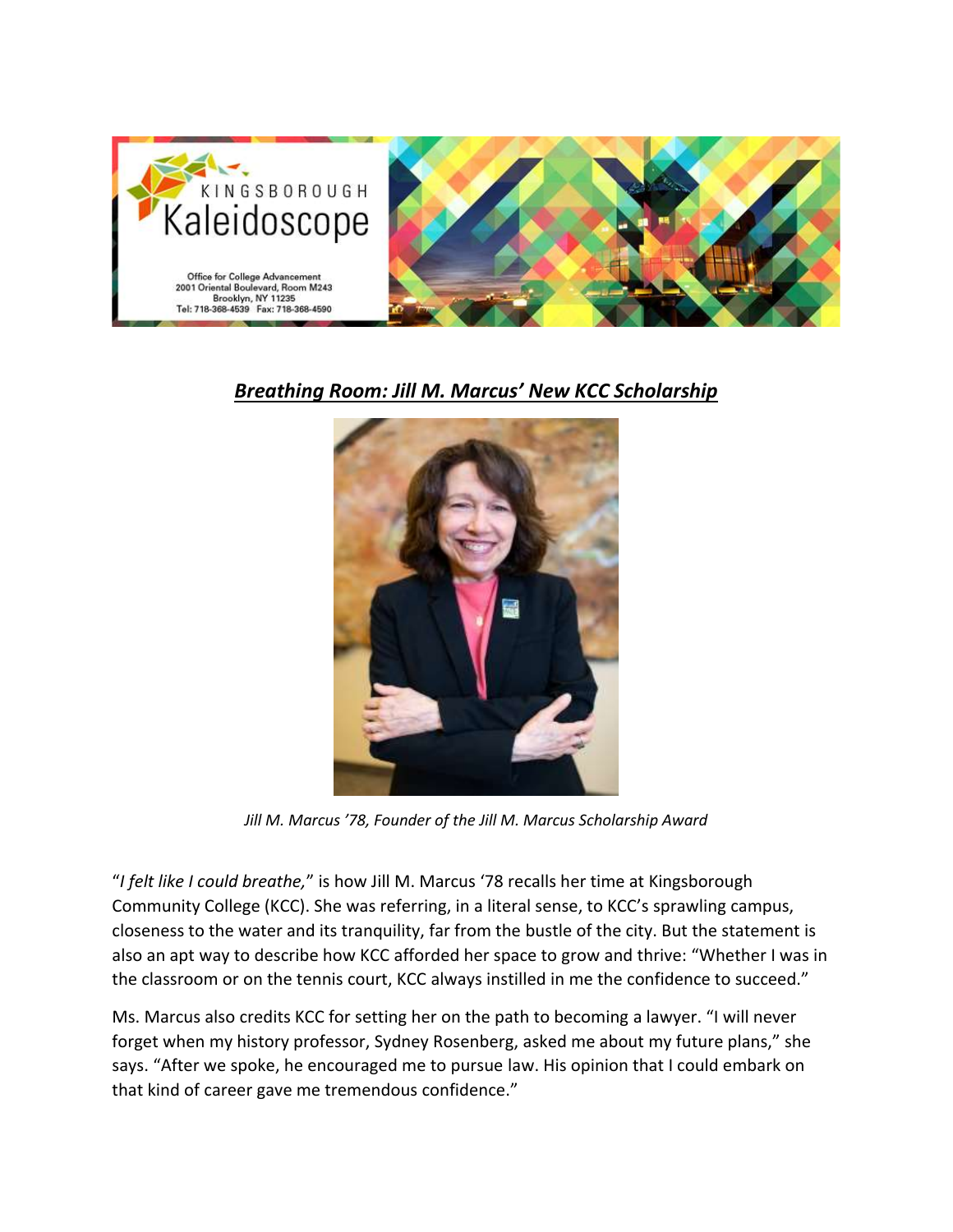That confidence would propel her through a distinguished legal career, culminating in her work as an attorney for District Council 37, New York City's largest public employee union. "I was never drawn to the 'corporate track,'" she says. "As a lawyer, I wanted to use my skills and expertise to directly improve people's lives."

In 2021, Ms. Marcus found another way to make a positive impact by establishing the *Jill M. Marcus Scholarship Award.* Her scholarship recognizes talented, hardworking KCC students who are hearing or visually impaired. "Ten years ago, I myself became hard of hearing, Not only did I find certain aspects of my life more challenging as a result, but I also wondered how hard it would be to experience this as a *student*."

**Melissa Benjamin**, a current KCC student, knows this struggle firsthand. "People like me who are hard of hearing are often put into a 'bubble' by society," the aspiring nurse says, which can lead to being unfairly overlooked or underestimated. Fortunately, Melissa has benefitted from KCC's Access-Ability Services, an office dedicated to providing equal opportunity for students with disabilities. "Access-Ability provides me so much help with the things I need—from interpreters to typewriters."

Last Fall, Melissa received another boost when she was named the *first-ever* recipient of the *Jill M. Marcus Scholarship Award*. "This scholarship was a blessing for me," she says. "It helped me to pay for my books and tuition for school." Thanks to Ms. Marcus' generosity, Melissa not only received vital financial support, but the recognition she deserved.

Ms. Marcus is grateful to be in a position to give back, particularly to the college that contributed so much to who she is today. She also hopes that other KCC alumni consider following in her philanthropic footsteps: "A student's education is one of the finest causes you can support. A scholarship not only gives a student a leg up in a difficult economy, but also has an exponential impact on their dreams."

## **What Will** *Your* **KCC Legacy Be?**

Like Jill M. Marcus, you too can make a lasting impact on KCC students through establishing a scholarship or graduation award. [Click Here](https://www.kbcc.cuny.edu/colladvancement/waystosupportkcc.html) to learn about the different kinds of scholarships available to students, and [Click Here](https://21409.thankyou4caring.org/online-donations) to make *your* life-changing donation today! **You can also call Dan La Noue, KCC's Director of Major Gifts and Planned Giving, directly at 718.368.6540.**